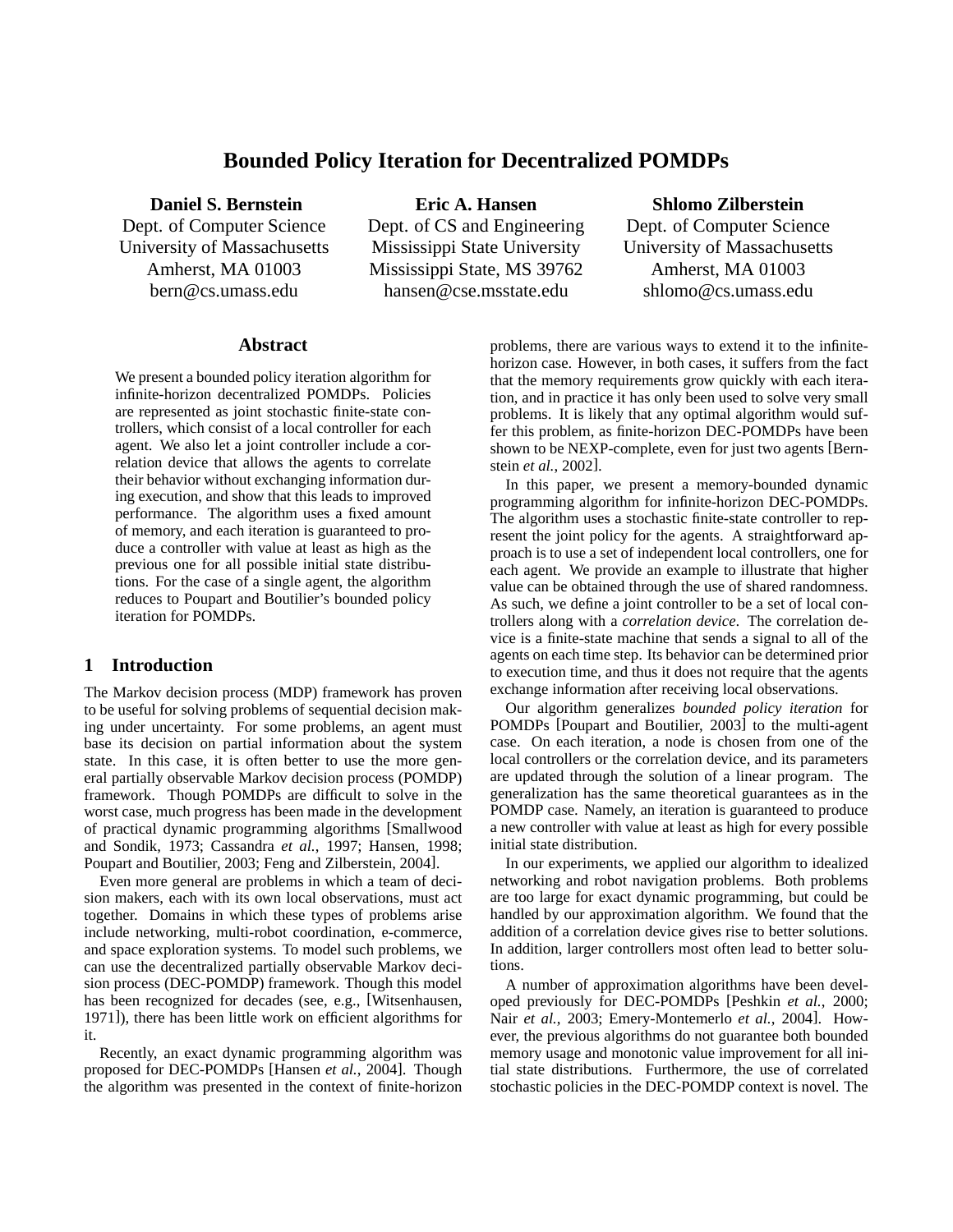importance of correlation has been recognized in the game theory community [Aumann, 1974], but there has been little work on algorithms for finding correlated policies.

## **2 Background**

In this section, we present our formal framework for multi-agent decision making. A *decentralized partiallyobservable Markov decision process (DEC-POMDP)* is a tuple  $\langle I, S, \{A_i\}, \{O_i\}, P, R \rangle$ , where

- *I* is a finite set of agents indexed  $1, \ldots, n$
- $S$  is a finite set of states
- $A_i$  is a finite set of actions available to agent i and  $\vec{A} = \times_{i \in I} A_i$  is the set of joint actions, where  $\vec{a} =$  $\langle a_1, \ldots, a_n \rangle$  denotes a joint action
- $O_i$  is a finite set of observations for agent i and  $\vec{O} =$  $\times_{i\in I} O_i$  is the set of joint observations, where  $\vec{\sigma}$  =  $\langle o_1, \ldots, o_n \rangle$  denotes a joint observation
- $P$  is a set of Markovian state transition and observation probabilities, where  $P(s', \vec{o}|s, \vec{a})$  denotes the probability that taking joint action  $\vec{a}$  in state s results in a transition to state  $s'$  and joint observation  $\bar{o}$
- $R: S \times \vec{A} \rightarrow \Re$  is a reward function

In this paper, we consider the case in which the process unfolds over an infinite sequence of stages. At each stage, all agents simultaneously select an action, and each receives the global reward and a local observation. The objective of the agents is to maximize the expected discounted sum of rewards received. We denote the discount factor  $\gamma$  and require that  $0 \leq \gamma < 1$ .

## **3 Finite-State Controllers**

Our algorithm uses stochastic finite-state controllers to represent policies. In this section, we first define a type of controller in which the agents act independently. We then provide an example demonstrating the utility of correlation, and show how to extend the definition of a joint controller to allow for correlation among agents.

## **3.1 Local Finite-State Controllers**

In a DEC-POMDP, each agent must select an action based on its history of local observations. Finite-state controllers provide a way to represent local policies using a finite amount of memory. The state of the controller is based on the observation sequence, and the agent's actions are based on the state of its controller. We allow for stochastic transitions and stochastic action selection, as this can help to make up for limited memory. This type of controller has been used previously in the single-agent context [Platzman, 1980; Meuleau *et al.*, 1999; Poupart and Boutilier, 2003].

Formally, we define a *local finite-state controller* for agent i to be a tuple  $\langle Q_i, \psi_i, \eta_i \rangle$ , where  $Q_i$  is a finite set of controller nodes,  $\psi_i: Q_i \to \Delta A_i$  is an action selection function, and  $\eta_i$ :  $Q_i \times A_i \times O_i \rightarrow \Delta Q_i$  is a transition function. The functions  $\psi_i$  and  $\eta_i$  parameterize the conditional distribution  $P(a_i, q'_i | q_i, o_i).$ 



Figure 1: This figure shows a DEC-POMDP for which the optimal memoryless joint policy requires correlation.

Taken together, the agents' controllers determine the conditional distribution  $P(\vec{a}, \vec{q}' | \vec{q}, \vec{o})$ . This is denoted an *independent joint controller*. In the following subsection, we show that independence can be limiting.

## **3.2 The Utility of Correlation**

The joint controllers described above do not allow the agents to correlate their behavior via a shared source of randomness. We will use a simple example to illustrate the utility of correlation in partially observable domains where agents have limited memory. This example generalizes the one given in [Singh *et al.*, 1994] to illustrate the utility of stochastic policies in single-agent partially observable settings.

Consider the DEC-POMDP shown in Figure 1. This problem has two states, two agents, and two actions per agent (A and  $B$ ). The agents each have only one observation, and thus cannot distinguish between the two states. For this example, we will consider only memoryless policies.

Suppose that the agents can independently randomize their behavior using distributions  $P(a_1)$  and  $P(a_2)$ , and consider the policy in which each agent chooses either A or B according to a uniform distribution. This yields an expected reward of  $-\frac{R}{2}$  per time step, which results in an expected long-term reward of  $\frac{-R}{2(1-\gamma)}$ . It is straightforward to show that no independent policy yields higher reward than this one for all states.

Next, let us consider the larger class of policies in which the agents may act in a correlated fashion. In other words, we consider all joint distributions  $P(a_1, a_2)$ . Consider the policy that assigns probability  $\frac{1}{2}$  to the pair AA and probability  $\frac{1}{2}$  to the pair BB. This yields an average reward of 0 at each time step and thus an expected long-term reward of 0. The difference between the rewards obtained by the independent and correlated policies can be made arbitrarily large by increasing R.

## **3.3 Correlated Joint Controllers**

In the previous subsection, we established that correlation can be useful in the face of limited memory. In this subsection, we extend our definition of a joint controller to allow for correlation among the agents. To do this, we introduce an additional finite-state machine, called a correlation device, that provides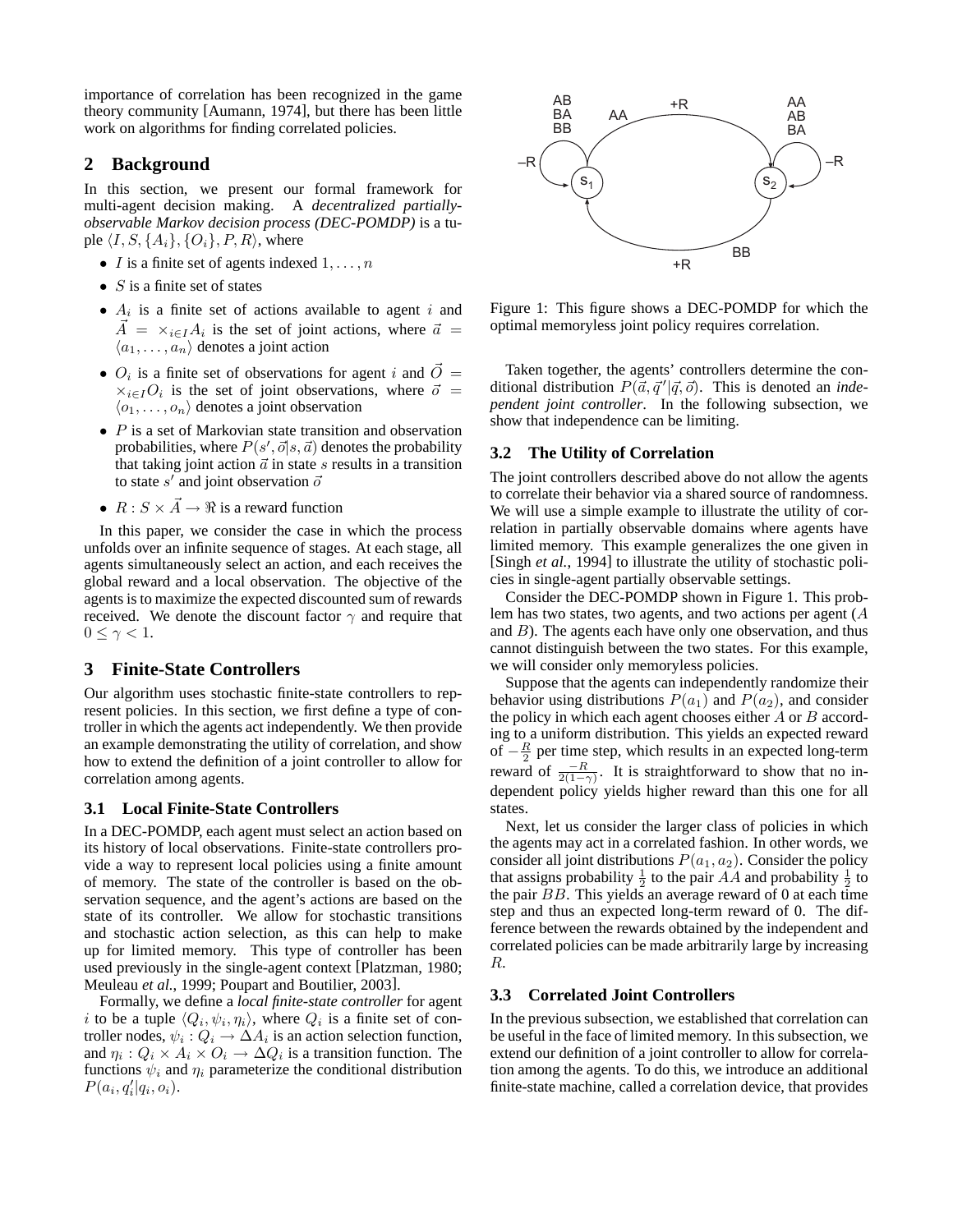Variables:  $\epsilon$ ,  $x(c, a_i)$ ,  $x(c, a_i, o_i, q'_i)$ Objective: Maximize  $\epsilon$ Improvement constraints:

$$
\forall s, q_{-i}, c \quad V(s, \vec{q}, c) + \epsilon \leq \sum_{\vec{a}} P(a_{-i}|c, q_{-i}) [x(c, a_i)R(s, \vec{a}) + \gamma \sum_{s', \vec{o}, \vec{q}', c'} x(c, a_i, o_i, q'_i) P(q'_{-i}|c, q_{-i}, a_{-i}, o_{-i}) P(s', \vec{o}|s, \vec{a}) P(c'|c) V(s', \vec{q}', c')]
$$
  
Probability constraints:  

$$
\forall c \sum_{a_i} x(c, a_i) = 1, \quad \forall c, a_i, o_i \sum_{q'_i} x(c, a_i, o_i, q'_i) = x(c, a_i)
$$

$$
\forall c, a_i \quad x(c, a_i) \geq 0, \quad \forall c, a_i, o_i, q'_i \quad x(c, a_i, o_i, q'_i) \geq 0
$$

Table 1: The linear program used to find new parameters for agent i's node  $q_i$ . The variable  $x(c, a_i)$  represents  $P(a_i|q_i, c)$ , and the variable  $x(c, a_i, o_i, q'_i)$  represents  $P(a_i, q'_i|c, q_i, o_i)$ .

extra signals to the agents at each time step. The device operates independently of the DEC-POMDP process, and thus does not provide the agents with information about the other agents' observations. In fact, the random numbers necessary for its operation could be determined prior to execution time.

Formally, a *correlation device* is a tuple  $\langle C, \psi \rangle$ , where C is a set of states and  $\psi : C \to \Delta C$  is a state transition function. At each step, the device undergoes a transition, and each agent observes its state.

We must modify the definition of a local controller to take the state of the correlation device as input. Now, a local controller for agent  $i$  is a conditional distribution of the form  $P(a_i, q_i' | c, q_i, o_i)$ . The correlation device together with the local controllers form a joint conditional distribution  $P(c', \vec{a}, \vec{q}' | c, \vec{q}, \vec{o})$ . We will refer to this as a *correlated joint controller*. Note that a correlated joint controller with  $|C| = 1$  is effectively an independent joint controller.

The value function for a correlated joint controller can be computed by solving the following system of linear equations, one for each  $s \in S$ ,  $\vec{q} \in \vec{Q}$ , and  $c \in C$ :

$$
V(s, \vec{q}, c) = \sum_{\vec{a}} P(\vec{a}|c, \vec{q}) [R(s, \vec{a}) +
$$

$$
\gamma \sum_{s', \vec{o}, \vec{q}', c'} P(s', \vec{o}|s, \vec{a}) P(\vec{q}'|c, \vec{q}, \vec{a}, \vec{o})
$$

$$
\cdot P(c'|c) V(s', \vec{q}', c')].
$$

We sometimes refer to the value of the controller for an initial state distribution. For a distribution  $\delta$ , this is defined as

$$
V(\delta) = \max_{\vec{q},c} \sum_s \delta(s) V(s,\vec{q},c).
$$

It is assumed that, given an initial state distribution, the controller is started in the joint node which maximizes value from that distribution.

### **4 Bounded Policy Iteration**

We now describe our bounded policy iteration algorithm for improving correlated joint controllers. To improve a correlated joint controller, we can either change the correlation device or one of the local controllers. Both improvements can be done via a *bounded backup*, which involves solving a linear program. Following an improvement, the controller can be reevaluated through the solution of a set of linear equations. Below, we describe how a bounded backup works, and prove that it always produces a new controller with value at least as high for all initial state distributions.

### **4.1 Improving a Local Controller**

We first describe how to improve a local controller. To do this, we choose an agent i, along with a node  $q_i$ . Then, we search for new parameters for the conditional distribution  $P(a_i, q'_i | c, q_i, o_i).$ 

The search for new parameters works as follows. We assume that the original controller will be used from the second step on, and try to replace the parameters for  $q_i$  with better ones for just the first step. In other words, we look for the best parameters satisfying the following inequality:

$$
V(s, \vec{q}, c) \leq \sum_{\vec{a}} P(\vec{a}|c, \vec{q}) [R(s, a) +
$$

$$
\gamma \sum_{s', \vec{o}, \vec{q}', c'} P(\vec{q}'|c, \vec{q}, \vec{a}, \vec{o}) P(s', \vec{o}|s, \vec{a})
$$

$$
\cdot P(c'|c) V(s', \vec{q}', c)]
$$

for all  $s \in S$ ,  $q_{-i} \in Q_{-i}$ , and  $c \in C$ . Note that the inequality is always satisfied by the original parameters. However, it is often possible to get an improvement.

Finding new parameters can be done using linear programming, as shown in Table 1. We note that this linear program is the same as that of Poupart and Boutilier [2003] for POMDPs, with the nodes of the other local controllers and correlation device considered part of the hidden state. Its size is polynomial in the sizes of the DEC-POMDP and the joint controller, but exponential in the number of agents.

### **4.2 Improving the Correlation Device**

The procedure for improving the correlation device is very similar to the procedure for improving a local controller. We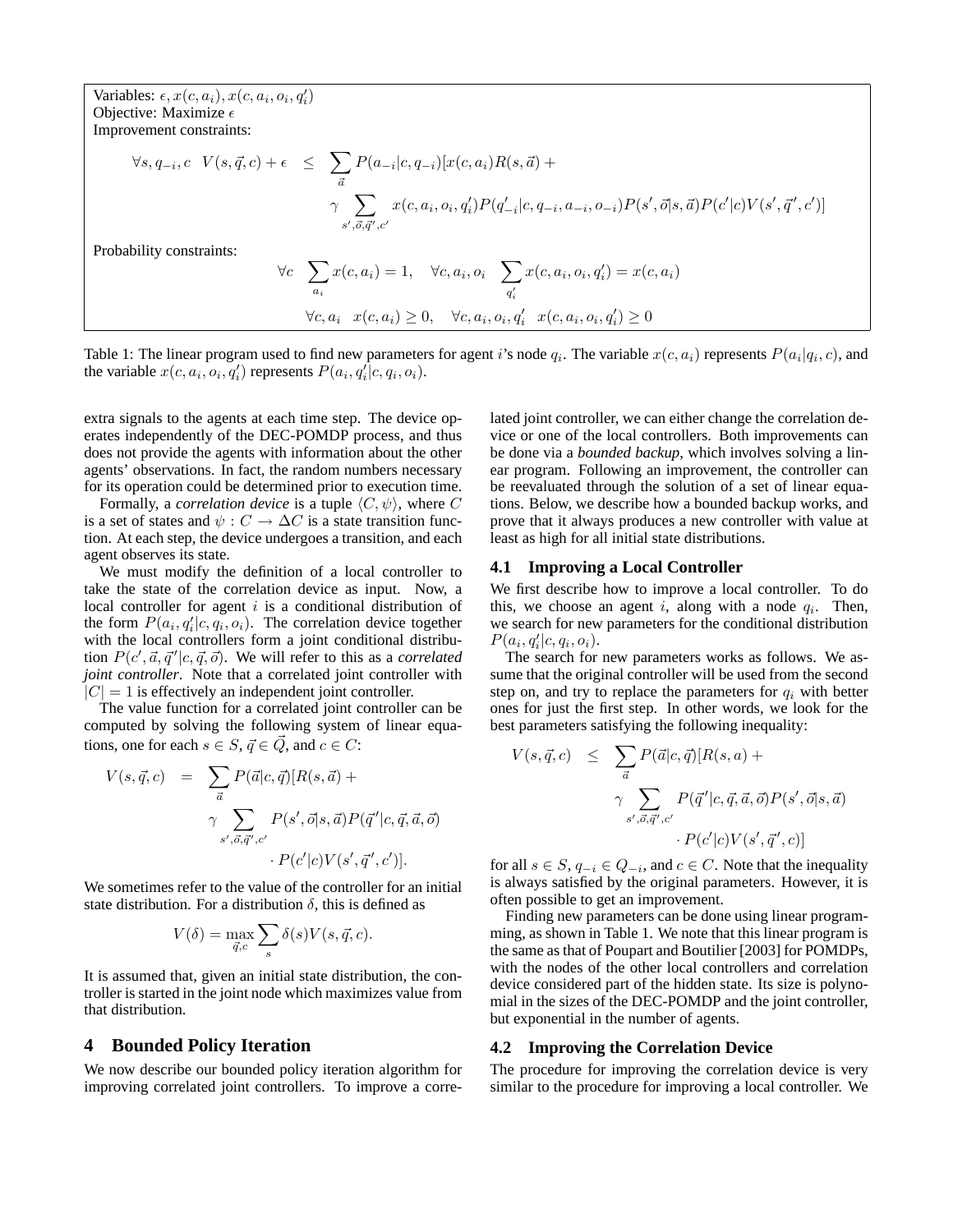Variables:  $\epsilon$ ,  $x(c')$ Objective: Maximize  $\epsilon$ Improvement constraints:

$$
\forall s, \vec{q} \quad V(s, \vec{q}, c) + \epsilon \leq \sum_{\vec{a}} P(\vec{a}|c, \vec{q}) [R(s, \vec{a}) + \gamma \sum_{s', \vec{o}, \vec{q}', c'} P(\vec{q}'|c, \vec{q}, \vec{a}, \vec{o}) P(s', \vec{o}|s, \vec{a}) x(c') V(s', \vec{q}', c')]
$$

Probability constraints:

$$
\forall c' \quad \sum_{c'} x(c') = 1, \quad \forall c' \quad x(c') \ge 0
$$

Table 2: The linear program used to find new parameters for the correlation device node c. The variable  $x(c')$  represents  $P(c'|c)$ .

first choose a device node  $c$ , and consider changing its parameters for just the first step. We look for the best parameters satisfying the following inequality:

$$
V(s, \vec{q}, c) \leq \sum_{\vec{a}} P(\vec{a}|c, \vec{q}) [R(s, a) +
$$

$$
\gamma \sum_{s', \vec{o}, \vec{q}', c} P(\vec{q}'|c, \vec{q}, \vec{a}, \vec{o}) P(s', \vec{o}|s, \vec{a})
$$

$$
\cdot P(c'|c) V(s', \vec{q}', c')
$$

for all  $s \in S$  and  $\vec{q} \in \vec{Q}$ .

As in the previous case, the search for parameters can be formulated as a linear program. This is shown in Table 2. This linear program is also polynomial in the sizes of the DEC-POMDP and joint controller, but exponential in the number of agents.

#### **4.3 Monotonic Improvement**

We have the following theorem, which says that performing either of the two updates cannot lead to a decrease in value for any initial state distribution.

**Theorem 1** *Performing a bounded backup on a local controller or the correlation device produces a correlated joint controller with value at least as high for every initial state distribution.*

**Proof.** Consider the case in which some node  $q_i$  of agent i's local controller is changed. Let  $V<sub>o</sub>$  be the value function for the original controller, and let  $V_n$  be the value function for the new controller. Recall that the new parameters for  $P(a_i, q_i' | c, q_i, o_i)$  must satisfy the following inequality for all  $s \in S$ ,  $q_{-i} \in Q_{-i}$ , and  $c \in C$ :

$$
V_o(s, \vec{q}, c) \leq \sum_{\vec{a}} P(\vec{a}|c, \vec{q}) [R(s, a) +
$$
  

$$
\gamma \sum_{s', \vec{o}, \vec{q}', c'} P(\vec{q}'|c, \vec{q}, \vec{a}, \vec{o}) P(s', \vec{o}|s, \vec{a})
$$
  

$$
\cdot P(c'|c) V_o(s', \vec{q}', c)
$$

Notice that the formula on the right is the Bellman operator for the new controller, applied to the old value function. Denoting this operator  $T_n$ , the system of inequalities implies that  $T_nV_o \geq V_o$ . By monotonicity, we have that for all  $k \geq 0$ ,

 $T_n^{k+1}(V_o) \geq T_n^k(V_o)$ . Since  $V_n = \lim_{k \to \infty} T_n^k(V_o)$ , we have that  $V_n \geq V_o$ . Thus, the value of the new controller is higher than that of the original controller for all possible initial state distributions.

The argument for changing nodes of the correlation device is almost identical to the one given above.  $\Box$ 

### **4.4 Local Optima**

Although bounded backups give nondecreasing values for all initial state distributions, convergence to optimality is not guaranteed. There are a couple of factors contributing to this. First is the fact that only one local controller, or the correlation device, is improved at once. Thus, it is possible for the algorithm to get stuck in a suboptimal Nash equilibrium in which each of the controllers and the correlation device is optimal with the others held fixed. It is an open problem whether there is a linear program for updating more than one controller at a time.

Of course, a bounded backup does not find the *optimal* parameters for one controller with the others held fixed. Thus, a sequence of such updates may converge to a local optimum without even reaching a Nash equilibrium. For POMDPs, Poupart and Boutilier [2003] provide a characterization of these local optima, and a heuristic for escaping from them. This could be applied in our case, but it would not address the suboptimal Nash equilibrium problem.

### **5 Experiments**

We implemented bounded policy iteration and tested it on two different problems, an idealized networking scenario and a problem of navigating on a grid. Below, we describe our experimental methodology, the specifics of the problems, and our results.

### **5.1 Experimental Setup**

Although our algorithm guarantees nondecreasing value for all initial state distributions, we chose a specific distribution to focus on for each problem. Experiments with different distributions yielded qualitatively similar results.

We define a *trial run* of the algorithm as follows. At the start of a trial run, a size is chosen for each of the local controllers and the correlation device. The action selection and transition functions are initialized to be deterministic, with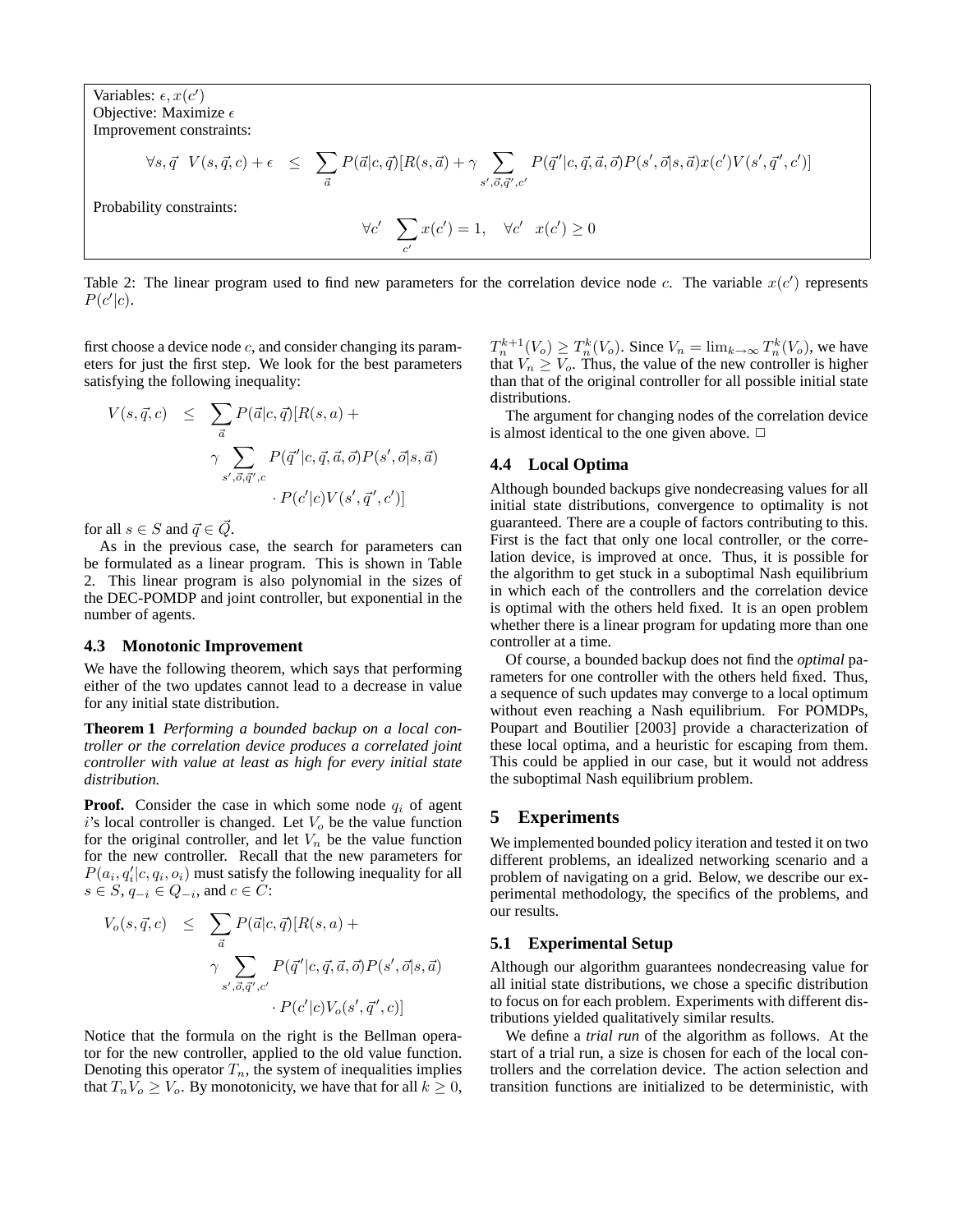

Figure 2: Average value per trial run plotted against the size of the local controllers, for (a) the multi-access broadcast channel problem, and (b) the robot navigation problem. The solid line represents independent controllers (a correlation device with one node), and the dotted line represents a joint controller including a two-node correlation device.

the outcomes drawn according to a uniform distribution. A *step* consists of choosing a node uniformly at random from the correlation device or one of the local controllers, and performing a bounded backup on that node. After 50 steps, the run is considered over. In practice, we found that values usually stabilized within 15 steps.

We varied the sizes of the local controllers from 1 to 7 (the agents' controllers were always the same sizes as each other), and we varied the size of the correlation device from 1 to 2. Thus, the number of joint nodes ranged from 1 to 98. Memory limitations prevented us from using larger controllers. For each combination of sizes, we performed 20 trial runs. We recorded the highest value obtained across all runs, as well as the average value over all runs.

### **5.2 Multi-Access Broadcast Channel**

Our first domain is an idealized model of control of a multiaccess broadcast channel [Ooi and Wornell, 1996]. In this problem, nodes need to broadcast messages to each other over a channel. Only one node may broadcast at a time, otherwise a collision occurs. The nodes share the common goal of maximizing the throughput of the channel.

At the start of each time step, each node decides whether or not to send a message. The nodes receive a reward of 1 when a message is successfully broadcast and a reward of 0 otherwise. At the end of the time step, each node observes its own buffer, and whether the previous step contained a collision, a successful broadcast, or nothing attempted.

The message buffer for each agent has space for only one message. If a node is unable to broadcast a message, the message remains in the buffer for the next time step. If a node  $i$ is able to send its message, the probability that its buffer will fill up on the next step is  $p_i$ . Our problem has two nodes, with  $p_1 = 0.9$  and  $p_2 = 0.1$ . There are 4 states, 2 actions per agent, and 5 observations per agent. The discount factor is 0.9. The start state distribution is deterministic, with the buffer for agent 1 containing a message and the buffer for agent 2 being empty.

## **5.3 Meeting on a Grid**

In this problem, we have two robots navigating on a twoby-two grid with no obstacles. Each robot can only sense whether there are walls to its left or right, and the goal is for the robots to spend as much time as possible on the same square. The actions are to move up, down, left, or right, or to stay on the same square. When a robot attempts to move to an open square, it only goes in the intended direction with probability 0.6, otherwise it either goes in another direction or stays in the same square. Any move into a wall results in staying in the same square. The robots do not interfere with each other and cannot sense each other.

This problem has 16 states, since each robot can be in any of 4 squares at any time. Each robot has 4 observations, since it has a bit for sensing a wall to its left or right. The total number of actions for each agent is 5. The reward is 1 when the agents share a square, and 0 otherwise, and the discount factor is 0.9. The initial state distribution is deterministic, placing both robots in the upper left corner of the grid.

### **5.4 Results**

For each combination of controller sizes, we looked at the best solutions found across all trial runs. The values for these solutions were the same for all controller sizes except for the few smallest.

It was more instructive to compare average values over all trial runs. Figure 2 shows graphs of average values plotted against controller size. We found that, for the most part, the average value increases when we increase the size of the correlation device from one node to two nodes (essentially moving from independent to correlated).

For small controllers, the average value tends to increase with controller size. However, as the controllers get larger,